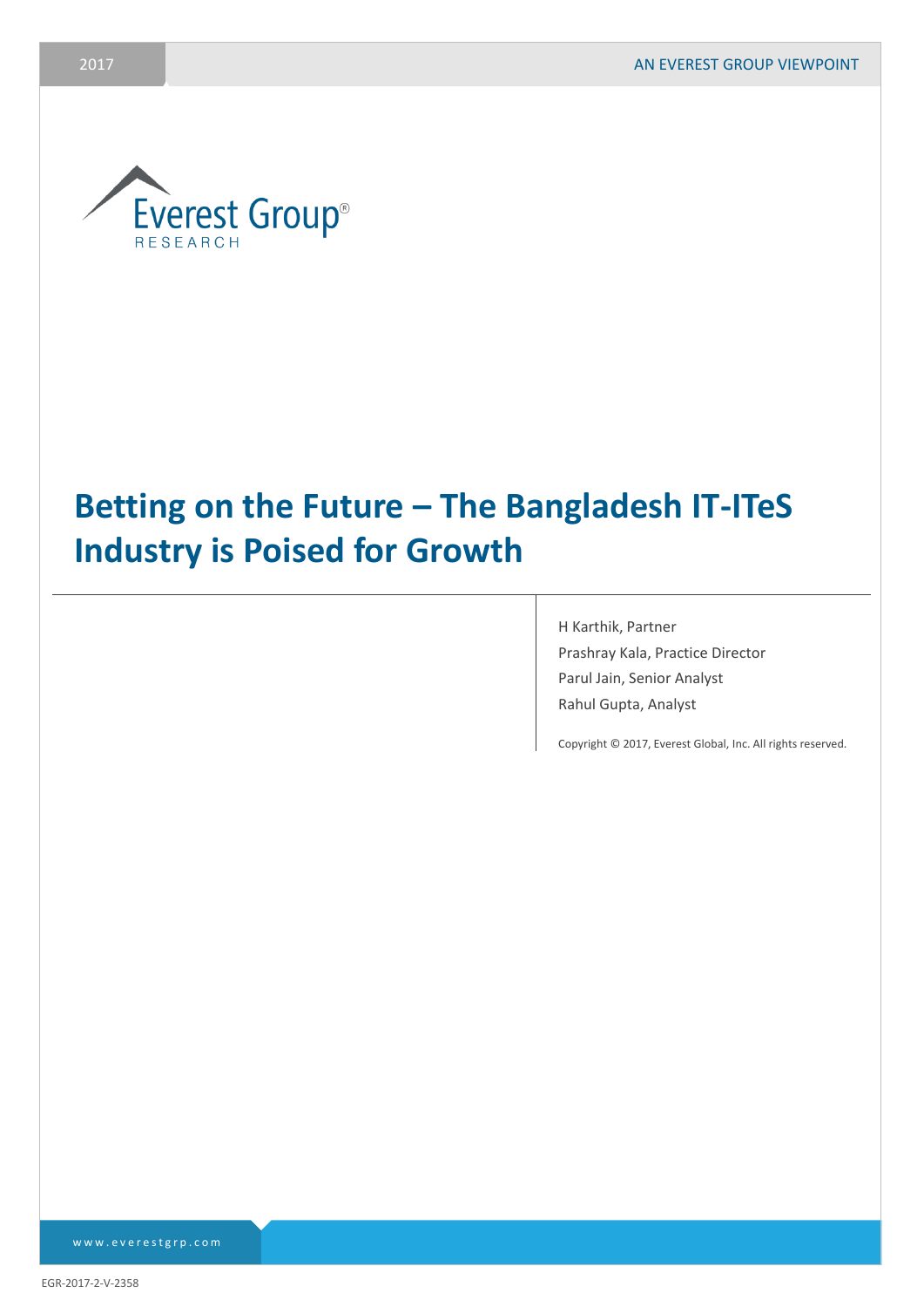# Introduction

Over the past five years, the offshore global IT-ITeS market has grown steadily with an 8.6% CAGR to reach US\$175-180 billion in 2017. Although India and the Philippines have been the most prominent delivery destinations, several next-wave locations have emerged with niche pocket of strengths and unique propositions in terms of cost structures, talent markets, and diverse risk profiles.

Bangladesh, in particular, has seen significant interest from IT-ITeS players in the recent years. The domestic IT-ITeS industry in Bangladesh is currently valued at US\$0.9-1.1 billion and is expected to grow five-fold to reach US\$4.6-4.8 billion by 2025. The industry is witnessing an increase in activity from regional and domestic players alike, with service offerings ranging from transactional IT-Application Development and Maintenance (ADM) and IT-helpdesk, to niche services such as big data analytics, Internet of Things (IoT), 3D imaging, and virtual reality / augmented reality (VR/AR). Leading players such as Wipro, IBM, TCS, NTT Data, and WPP are already leveraging the location through delivery center set-ups and joint ventures with local companies.

The ability to operate at significantly lower costs (20-30% lower than India and the Philippines) is one the key value propositions for Bangladesh's IT-ITeS industry. In addition to lower costs, Bangladesh offers a large entry-level workforce, augmented with a blooming technology services freelancing community. Government authorities have demonstrated strong support to promote the IT-ITeS industry in the country by providing attractive incentives for export-oriented units and focused investments to increase the availability and quality of both physical and ICT infrastructure.

Drawing insights from Everest Group's existing research and combining it with recent interactions with market players, this study focuses on evaluating the current IT-ITeS delivery landscape in Bangladesh, and discusses the on-ground experiences of companies operating in the country. This study also offers perspectives on key enablers and considerations for the IT-ITeS industry in Bangladesh and key roles the location can play in delivery portfolios of global companies.

In compiling this report, we have leveraged the following sources of information:

- Interviews with service providers and enterprises
- Interviews with key stakeholders in the government and enabling bodies including Leveraging ICT (LICT), Bangladesh Computer Council (BCC), Bangladesh High Tech Park Authority (BHTPA), and Bangladesh Investment Development Authority (BIDA), key recruiters, and real estate companies
- Proprietary databases of Global In-house Centers (GICs), service provider delivery centers, outsourcing transactions, operating costs, and talent pool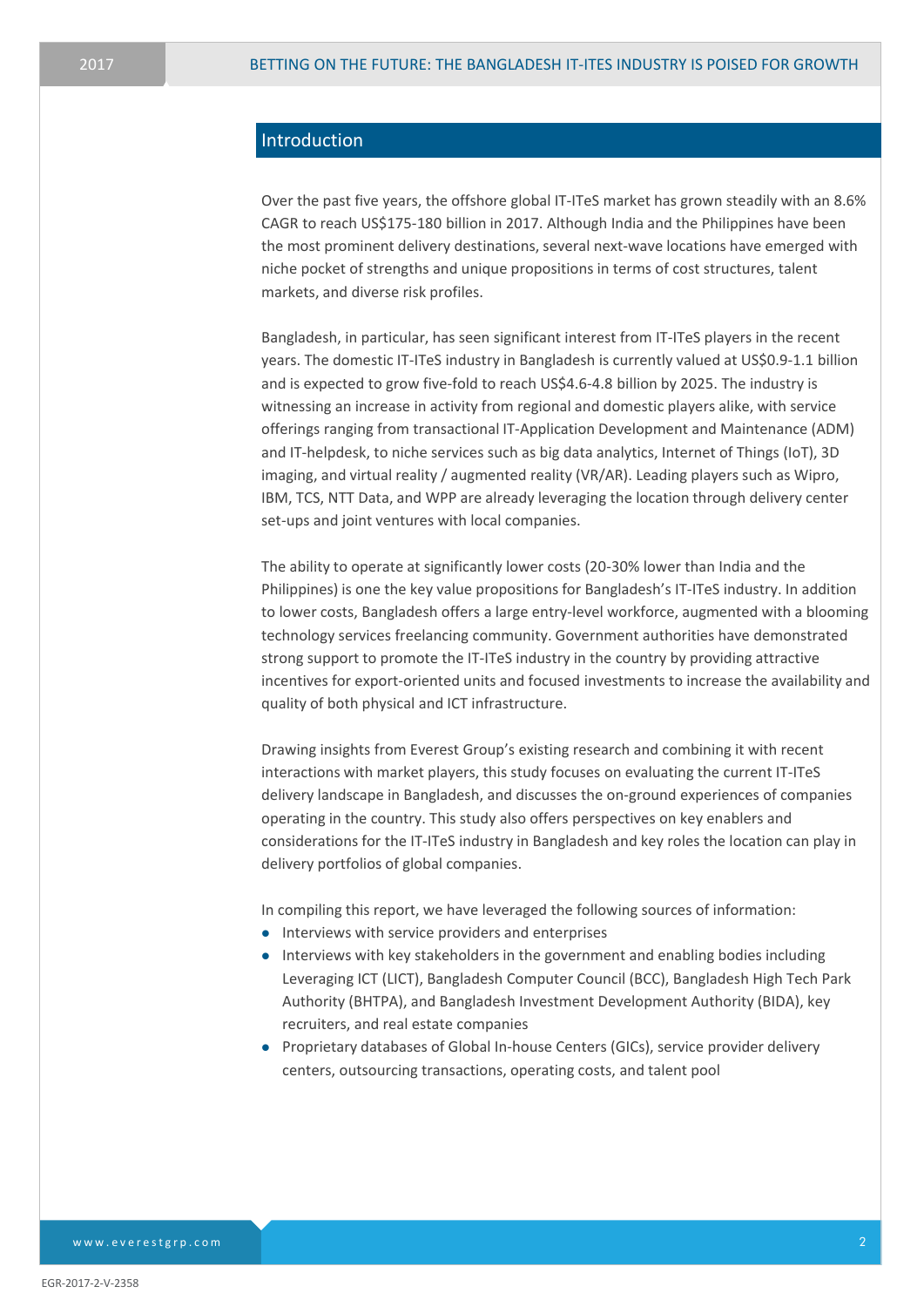# Current State of Play in Bangladesh's IT-ITeS Industry

The IT-ITeS industry in Bangladesh, though significantly smaller than offshoring giants such as India and the Philippines, has demonstrated one of the highest growth rates globally indicating a huge untapped potential and increasing interest by investors. The domestic industry is expected to generate revenue of US\$0.9-1.1 billion in 2017 and grow nearly fivefold to reach US\$4.6-4.8 billion by 2025 (see Exhibit 1). This is remarkably higher than the overall growth forecast for either an established peer location such as India (10-13% CAGR for 2017-2020) or an emerging peer location such as Vietnam (12-15% CAGR for 2017- 2020).



While most of the industry is focused on supporting in-country services, significant number of IT/ ITeS players support global and regional markets. Key source geographies supported are the United States, United Kingdom, UK, Canada, Australia, and the African continent. Further, companies are increasingly developing a strong presence in the Middle Eastern economies, driven by cultural and lingual affinity, and a considerable Non-Resident Bangladesh citizen base which currently resides as expats in these countries.

Bangladesh has already drawn attention from several large and mid-sized service providers, including – Wipro and IBM (present with local subsidiaries serving the domestic market); NTT Data and WPP (present via joint ventures with BJIT and GraphicPeople respectively); and TCS (servicing a large-scale government project). Key industries served by these players include banking, telecom, and manufacturing. The growth of the domestic industry and high focus on "Digital Bangladesh" has spurred sharp progress in the functional and technical knowledge of the resources, especially in next-generation technology skills. Consequently, several product-based companies (such as DataSoft, Reve Systems, and Southtech) have established large teams and emerged as key suppliers for the local and regional industry.

Bangladesh IT services-ITeS industry domestic market size

Source: BCG, Everest Group (2017)

www.everestgrp.com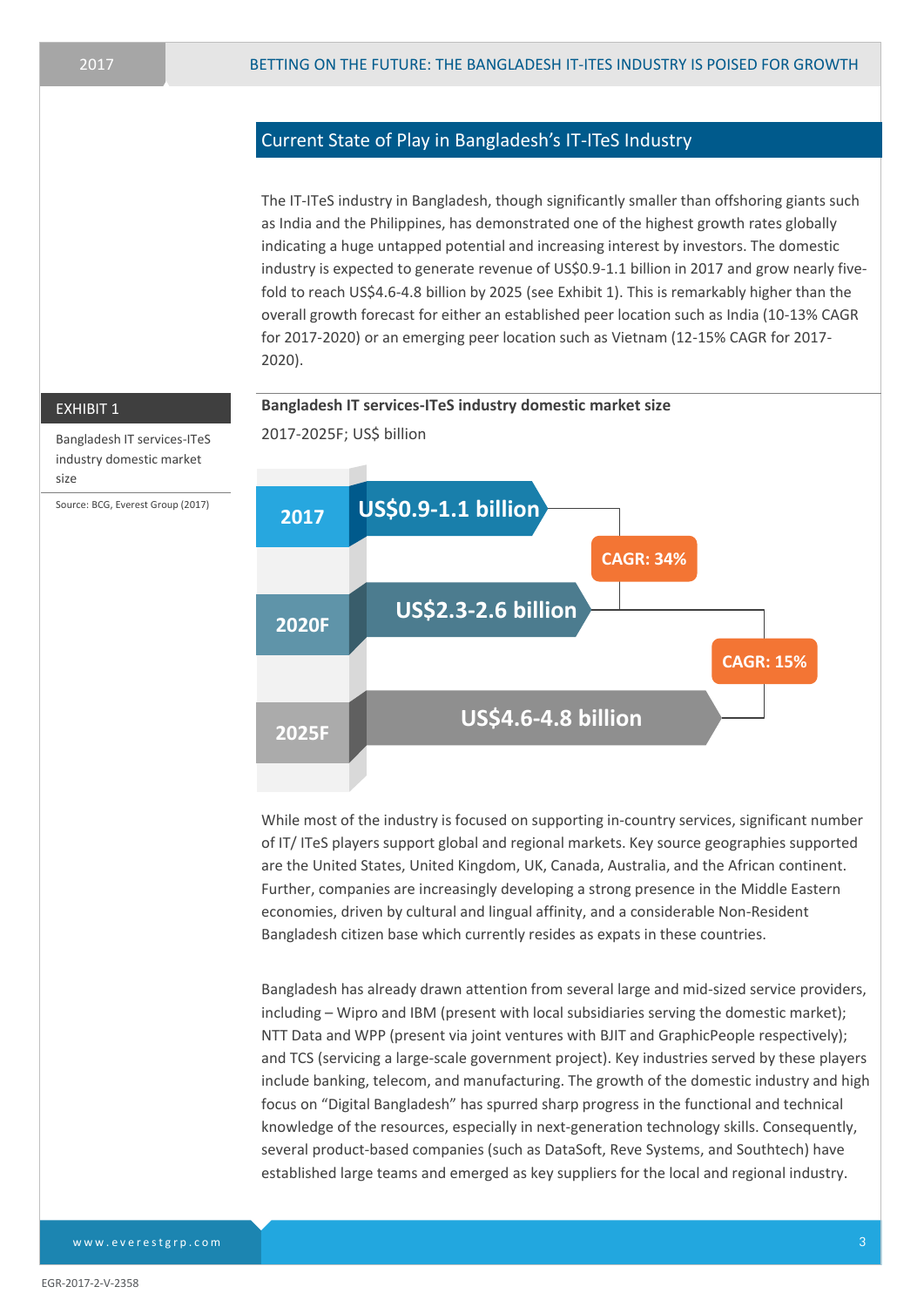The IT-ITeS industry is majorly focused on IT products and services, with relatively lower emphasis on ITeS / BPO services. Players primarily support traditional IT services such as application development and maintenance, IT helpdesk, and web development; however, there are an increasing number of offerings for next-generation digital services such as big data analytics, Internet of Things (IoT), 3D imaging, and Robotics Process Automation (RPA). Within ITeS services, non-voice services (such as graphic designing, industry-specific BPOs for telecom and financial services, and risk & compliance BPOs) are more prominent for global delivery as compared to voice-based services which are only provided for domestic market.

### Bangladesh Value Proposition



EGR-2017-2-V-2358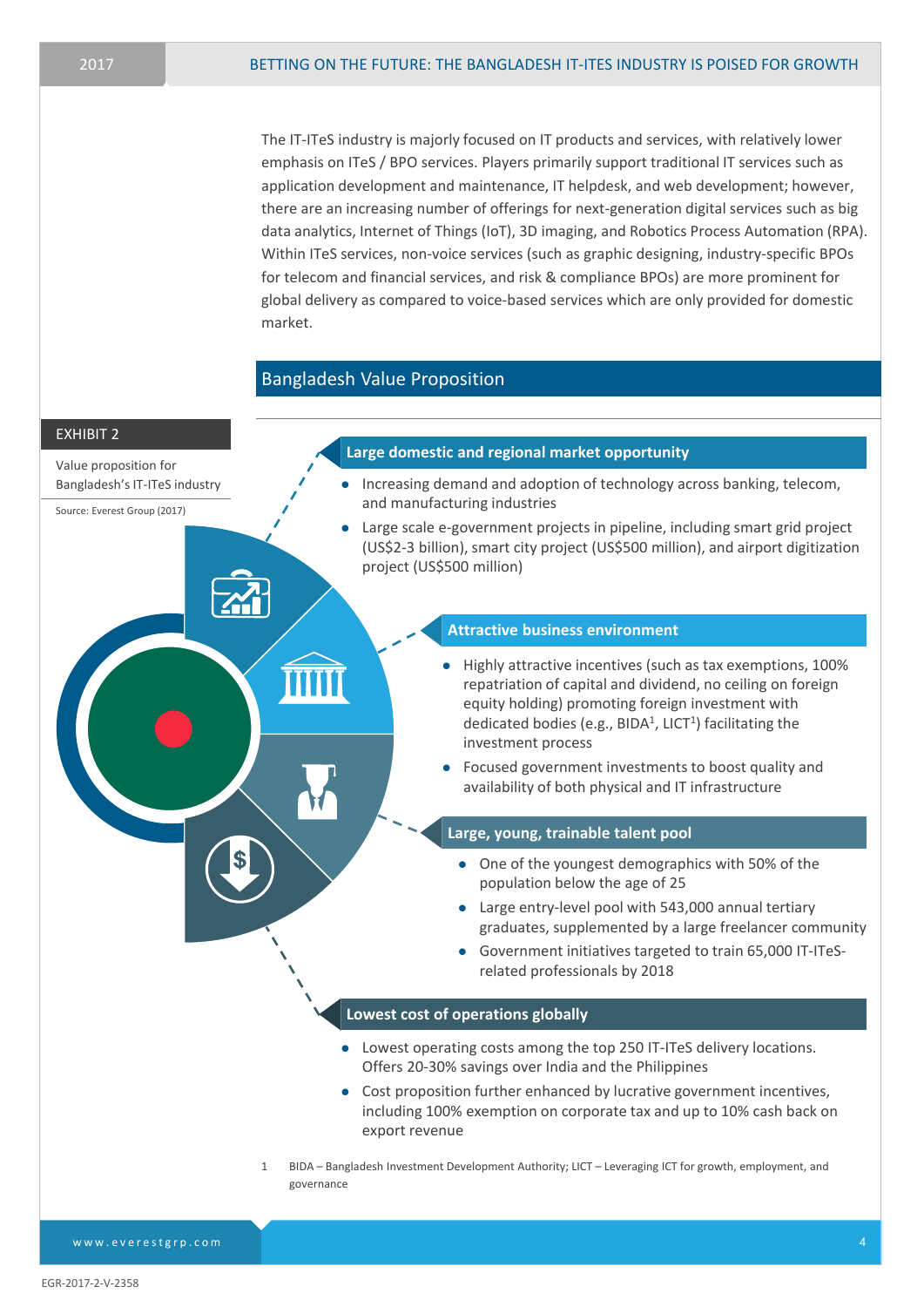A high domestic demand for IT-ITeS services also strengthens the proposition for global service providers to establish delivery centers in Bangladesh. The domestic market demand is dominated by the public sector given high focus on "Digital Bangladesh" (see Exhibit 3). The government plans to make aggressive investments in large-scale technology projects such as smart grid project, digital connectivity project, smart city project, airport digitization project, and multiple other projects with a combined value of nearly US\$6 billion. These

projects are majorly funded by international agencies such as World Bank, Asian

Development Bank, and UNDP, and offer a large opportunity for global service providers. Several IT-ITeS providers such as Wipro, IBM, TCS, and Augmedix have already set up

Within the private sector, demand is driven by the banking, telecom, and manufacturing industries. The industry demand is equally strong for traditional solutions (such as ERP systems) as well as digital solutions, such as mobile payment systems or big data and

In addition to the domestic market, several players support services for the regional market, including Bhutan, Myanmar, and Nepal. These services mainly comprise software solutions

for banking (e.g., traditional ERP, microfinance, and Islamic banking solutions) and

# What to Expect in Bangladesh?

delivery centers to tap this opportunity.

insurance clients.

#### **Burgeoning domestic and regional market opportunity**

analytics, to drive process optimization in the telecom sector.

*"Our company has high interest in Bangladesh after our recent contract successes and are excited by the opportunity to make it a key focus area in future." –* **General Manager, Strategy and Business Development, Leading global IT service provider**

*"We are actively seeking expansion opportunities into Bangladesh: Readymade garment manufacturing, banking, and public sectors are potential opportunities to explore." –* **Head of Government & Regulatory Affairs, Leading global IT service provider**

EXHIBIT 3

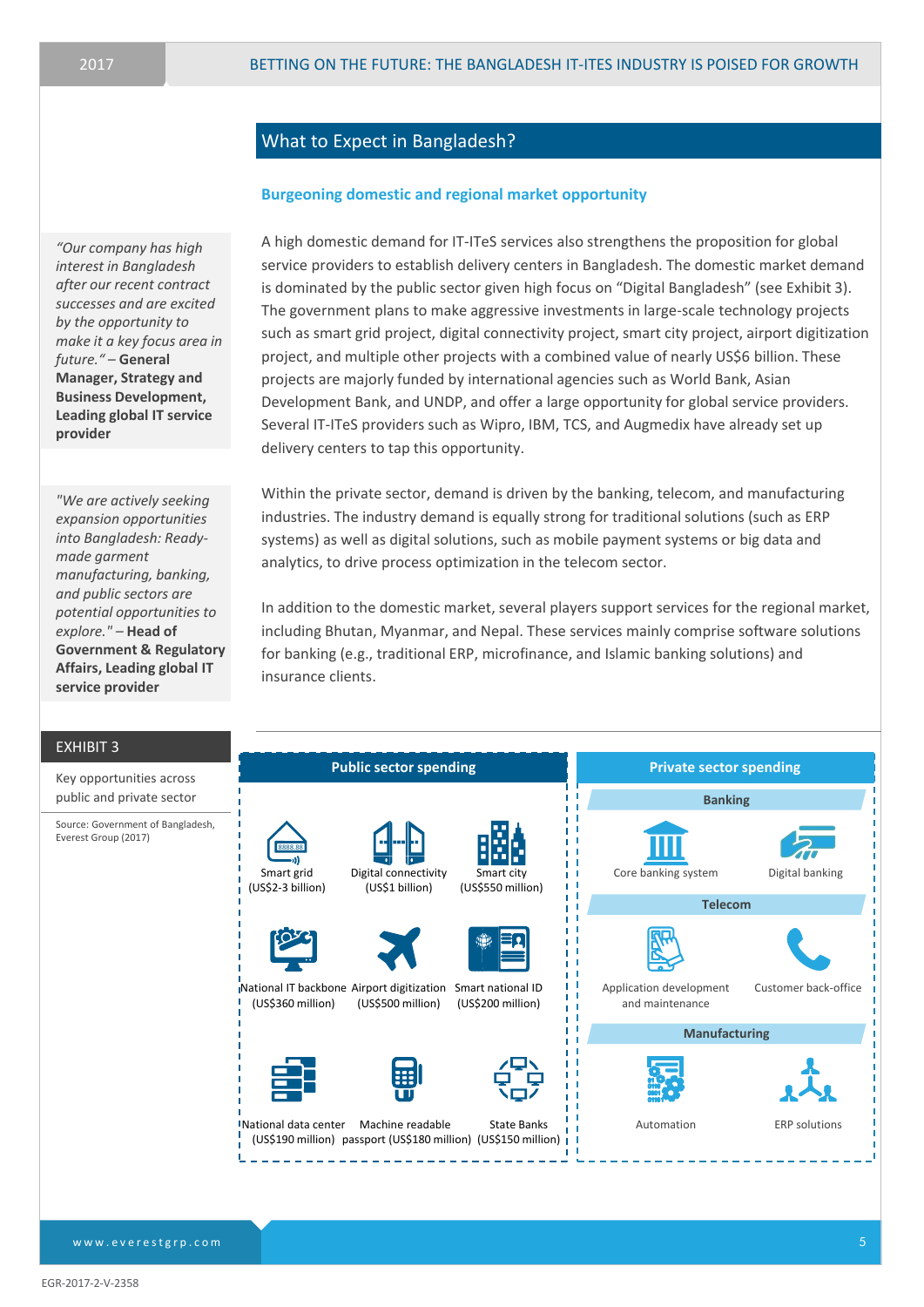*"The strengthening IT infrastructure and young population makes Bangladesh a strategic option for future growth" –* **Founder & CEO, Augmedix**

*"Nearly 100 professionals were sent abroad for ninemonth long IoT training, and the entire program was sponsored by government" –* **COO, DataSoft Systems**

### **Attractive business environment with pragmatic government support**

Bangladesh's pro-investment government has made significant progress in putting an enabling ecosystem for the IT-ITeS industry. Key initiatives include:

- Setting up of 25 high-tech parks and software technology parks across the country
- Increase in power generation capacity to 15,000 MW (400% growth over seven years)
- Operational tier-3 datacenter and ongoing construction of a tier-4 national datacenter
- Addition of 1,300 GBPS Internet bandwidth through submarine cable SEA-ME-WE-5 and 12 ITC connections adding nearly 400 Gbps
- Plans to launch metro rail system in Dhaka to tackle high congestion levels

Moreover, the government offers a plethora of incentives to facilitate industry growth and make Bangladesh the destination of choice for IT-ITeS services in Asia. These include a mix of both tax- and training-related incentives (See Exhibit 4). Leading domestic companies have leveraged these incentives to train their local resources on next-generation themes such as Internet of Things (IoT). Multiple initiatives have also been undertaken over the last three years to enable enterprise competitiveness, funding access, enabling innovation, and industry promotion. Such initiatives are expected to further increase in the coming years



**Large, young, and trainable talent pool supplemented with a blooming freelancer community**

*"You can find hundreds of graduates in a fraction of money only in Bangladesh." –* **Director, Bangladesh's leading IT exporting company**

With more than half the population below the age of 25 years, one of the youngest populations globally, Bangladesh has a high number of students graduating from its universities every year. Total university enrollment has nearly doubled in the last decade, surpassing 1.6 million in 2016. This is driven by government's firm focus on development of the ICT industry and increasing establishment of private universities.

www.everestgrp.com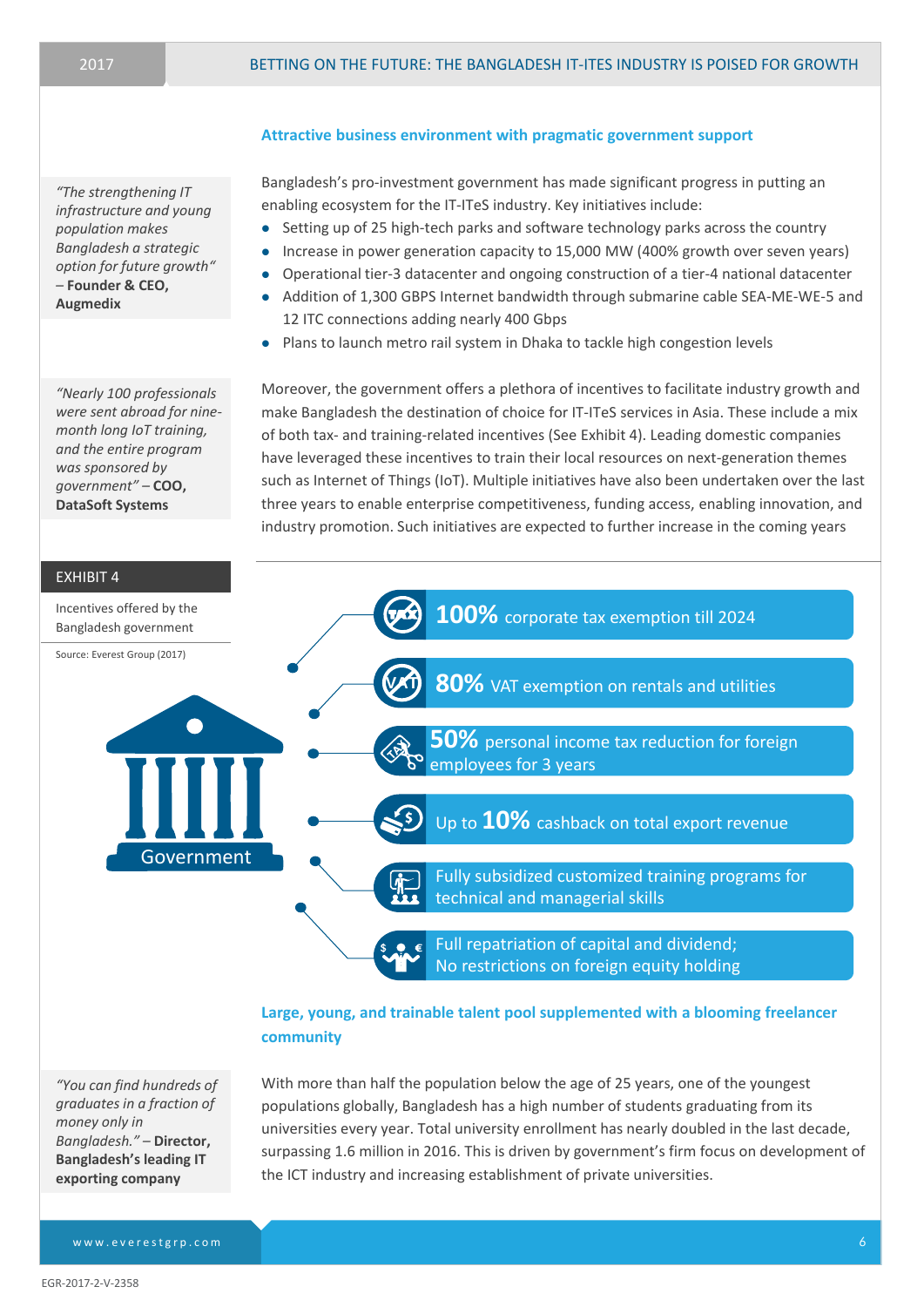With 38 public and 92 private universities, Bangladesh churned out 543,000 tertiary graduates<sup>1</sup> in 2016-17. Of the total pool, nearly 16,000 have IT-related degrees, and 126,000 have business-related degrees. At a city-level, Dhaka has the highest concentration of talent with 63,000-67,000 tertiary graduates annually, which is higher than several competing global services destinations (see Exhibit 5). Dhaka's local talent pool is further amplified with the migration of talent from other parts of the country.

comparison with peer locations

Source: Everest Group (2017)

EXHIBIT 5 **Annual tertiary graduates across all education streams** 2016-17; '000 Entry-level talent pool 200+ 94-96 70-72 63-67 24-27 20-22 11-13 6-8 Bangalore Ho Chi Minh (India tier-1) City (Vietnam) Nagpur (India tier-2) (Bangladesh (Philippines) (Sri Lanka) (India tier-2) (Bangladesh Dhaka tier-1) Cebu Colombo Vizag Jessore tier-2)

> Bangladesh also offers a thriving community of freelancers primarily supporting U.S. and UK clients. The Oxford Internet Institute ranks Bangladesh as the world's second largest supplier of online freelancer talent. Existing companies leverage this experienced pool for sourcing talent, as well as meeting seasonal demand for requirements such as software development and testing, web development, document editing, and creative and multimedia support.

> Another differentiating factor is the low competitive intensity in Bangladesh, which has led to significantly lower attrition rates as compared to peer competing locations. Leading domestic players experience 10-12% annual attrition for IT services and 15-18% attrition for BP services.

> Furthermore, the government is putting in place multiple initiatives to enhance the quality of IT-ITeS talent and train nearly 65,000 people till 2018. Key ongoing initiatives include the following:

- **Top-up IT training program** covering 10,000 IT and science graduates for IT-specific training
- **ITeS foundation skills program** targeting 20,000 non-science graduates for ITeS-training
- **Mid-level management training program** plans to build 1,500 future leaders for the IT-ITeS industry by training existing mid-level managers
- **Industry association skills training program** covering 23,000 and 6,000 youths for extensive IT and ITeS training programs, respectively, with specialist tracks
- In addition, there are skill enhancement training programs (targeting 3,500 youths) run by LICT and BHTPA
- 1 Tertiary graduates includes undergraduate degrees only; excludes postgraduates, vocational graduates and diploma/certificate holders

*"The biggest strength in Bangladesh is the young dynamic workforce. They can be trained easily and fit the sector needs."* – **Chief Executive Officer, Bangladesh IT exporting company**

*"We invest nearly BDT40,000-50,000 per student as part of our training programs for the corporates, and invite trainers from reputed institutes such as Indian Institute of Management, Ahmedabad and Indian Institute of Technology, Delhi" –* **Project Head, Bangladesh Computer Council**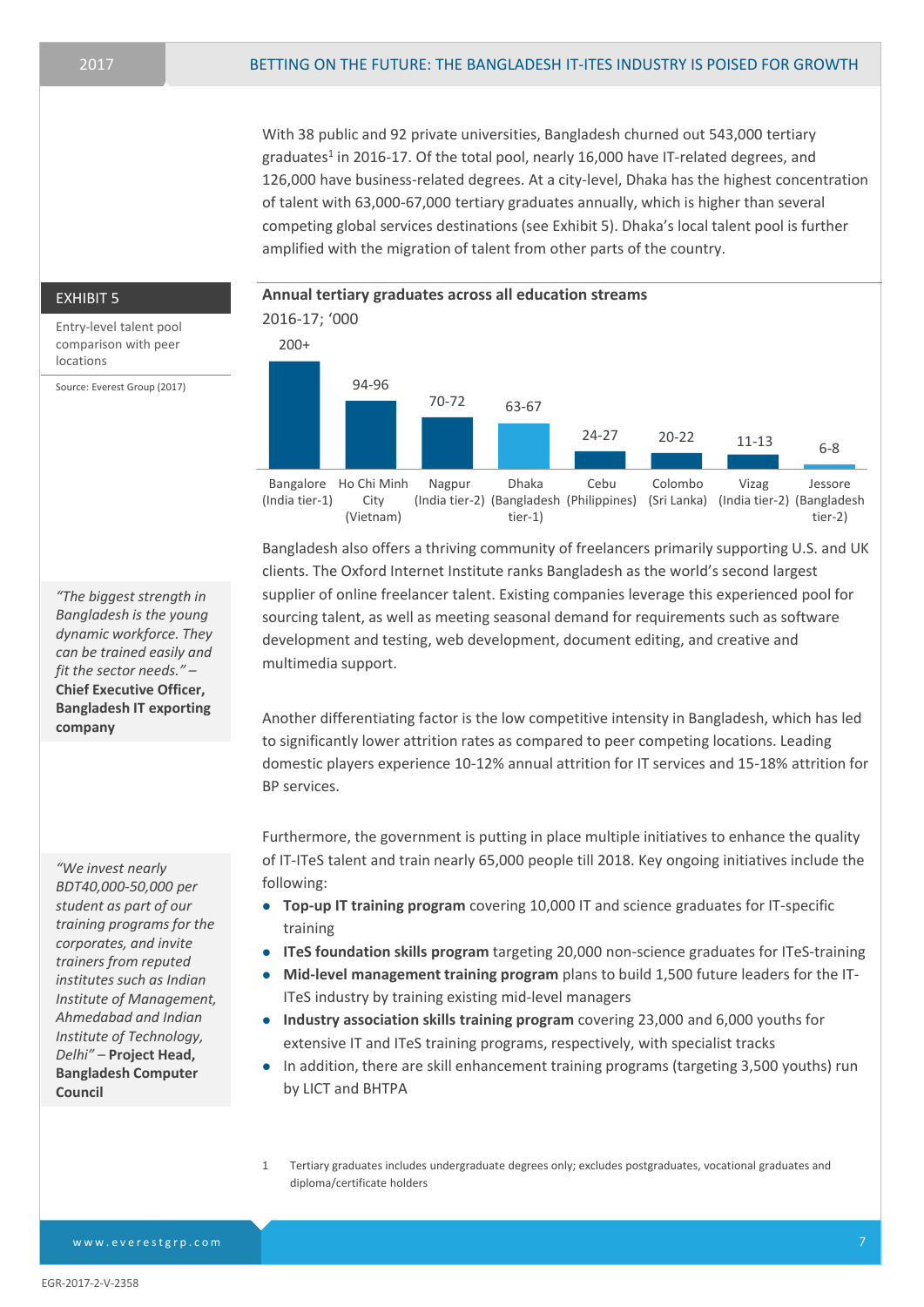*"Employee readiness to work and unmatchable costs are the ultimate drivers for the Bangladesh market. We have been able to achieve 25% lower costs than India."* – **Director, Bangladesh's leading ITeS company**

# **Lowest cost of operations for service delivery globally, with 16-20% savings over Bangalore**

The global offshore services industry has long focused on maximization of cost savings and continually increased leverage of locations providing the next-wave of savings. Amongst the top 250 IT-ITeS delivery locations, Bangladesh is the lowest-cost destination offering significant savings over any of its counterparts. Everest Group's analysis of total operating cost (including salaries, benefits, facilities, telecom, technology, and operating overheads) indicates that Dhaka (Bangladesh) is 16-20% less expensive than Bangalore (India) and is nearly 30% lower than Cebu (Philippines) for IT services (see Exhibit 6). The cost proposition is as attractive for ITeS / non-voice business processes, with 18-22% savings over Bangalore (India). Difference in operating costs is primarily attributed to lower compensation costs and cost of living. With the completion of multiple high-tech parks and increased office space, office rentals in Bangladesh are expected to further reduce by up to 40% in the next two years, adding to the cost competitiveness of the location.

#### EXHIBIT 6

Operating cost comparison with peer locations

Source: Everest Group (2017)

**Annual operating cost per FTE for IT services1,2** 2017; US\$ '000



Bangladesh's cost proposition is further strengthened with the impact of attractive government incentives, including 100% corporate tax exemption (till 2024) and 80% VAT exemption on utilities (such as office rent and electricity). In addition, the government plans to offer up to 10% cash back on the total export revenue to attract investment from global companies in the IT-ITeS sector.

While 90% of the global IT-ITeS delivery operations are currently concentrated in Dhaka, tier-2 cities such as Jessore, Rajshahi, and Kaliakoir also have well-developed local economies and provide access to sizable talent pools. Players considering tier-2 locations in Bangladesh will benefit from an early mover advantage and an additional 20-25% lower costs than Dhaka, however; infrastructure-related risks (such as uninterrupted power and internet connectivity) will be relatively higher.

- 1 Blended, market-average operating costs for steady-state global services operations and excludes impact of incentives and capital expenses related to set-up, transition, and expat costs
- 2 IT represents application development and maintenance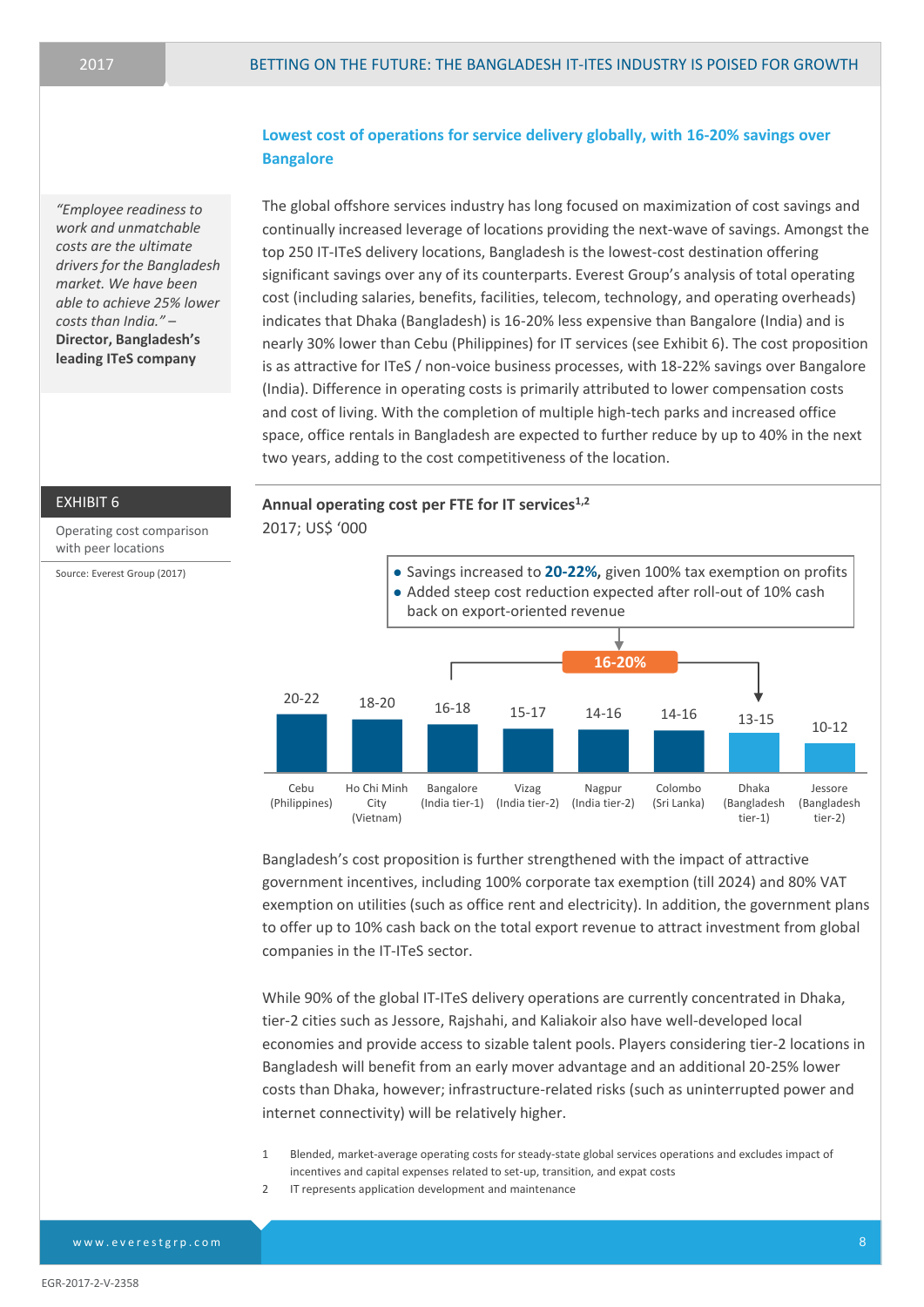*"With Reve Systems as our proven technology partner, we can now offer next-level customized support to our semiwholesale clients. In fact, we expect our new customer sign-ups to increase up to 40% next year." –* **Leading global telecom service provider**

# Success Stories

#### **Overview:**

Reve Systems, a Bangladeshi software solutions company, created a bespoke internet telephony mobile app for a leading global telecom service provider

#### **Impact:**

- The unique seamless app helped client reduce bandwidth utilization for voice calls (from 32 kbps to 13.5 kbps) with pronounced cost savings of 20% relative to its previous offshore vendor
- With the launch of new app, the client witnessed 20% improvement in customer retention, nearly 30% increase in new customer sign-ups and a notable upsurge in CSAT scores
- Further, collaborative support from the Bangladeshi team helped client shorten its reaction time from 12 months to two months for large scale product changes
- The team's agility also enabled the client to enter new business segments both in terms of new geographies, resulting in five-fold additional business opportunities, and new customer segments (from retail to the semi-wholesale segment)

*What sticks in my mind is ServicEngine's eagerness to do a great job and to please the client. I don't think you see that in the industry across the globe today. I've been around the BPO space for 15 years and there's a seamlessness that occurs with ServicEngine - from sales to account management to operations to service." -* **VP, Marketing, Leading US-based risk and compliance BPO**

#### **Overview:**

ServicEngineBPO (SEBPO), a US-Bangladesh joint venture firm, provides ongoing support to a US-based conglomerate firm in streamlining customer background verification process. The firm has been named to the IAOP's "The Global Outsourcing 100" consistently since 2014

#### **Impact:**

- The client has been leveraging the Bangladesh team since 2008, after testing with multiple underperforming solutions provided by previous global vendors. SEBPO team has been consistently outperforming the predefined SLAs and delivering more than 99% risk and compliance accuracy
- Further, the team has been offering substantial flexibility in scaling of the workforce to tackle unpredictability of the client's work. This has resulted in expansion of the client dedicated team at SEBPO by 45% in two years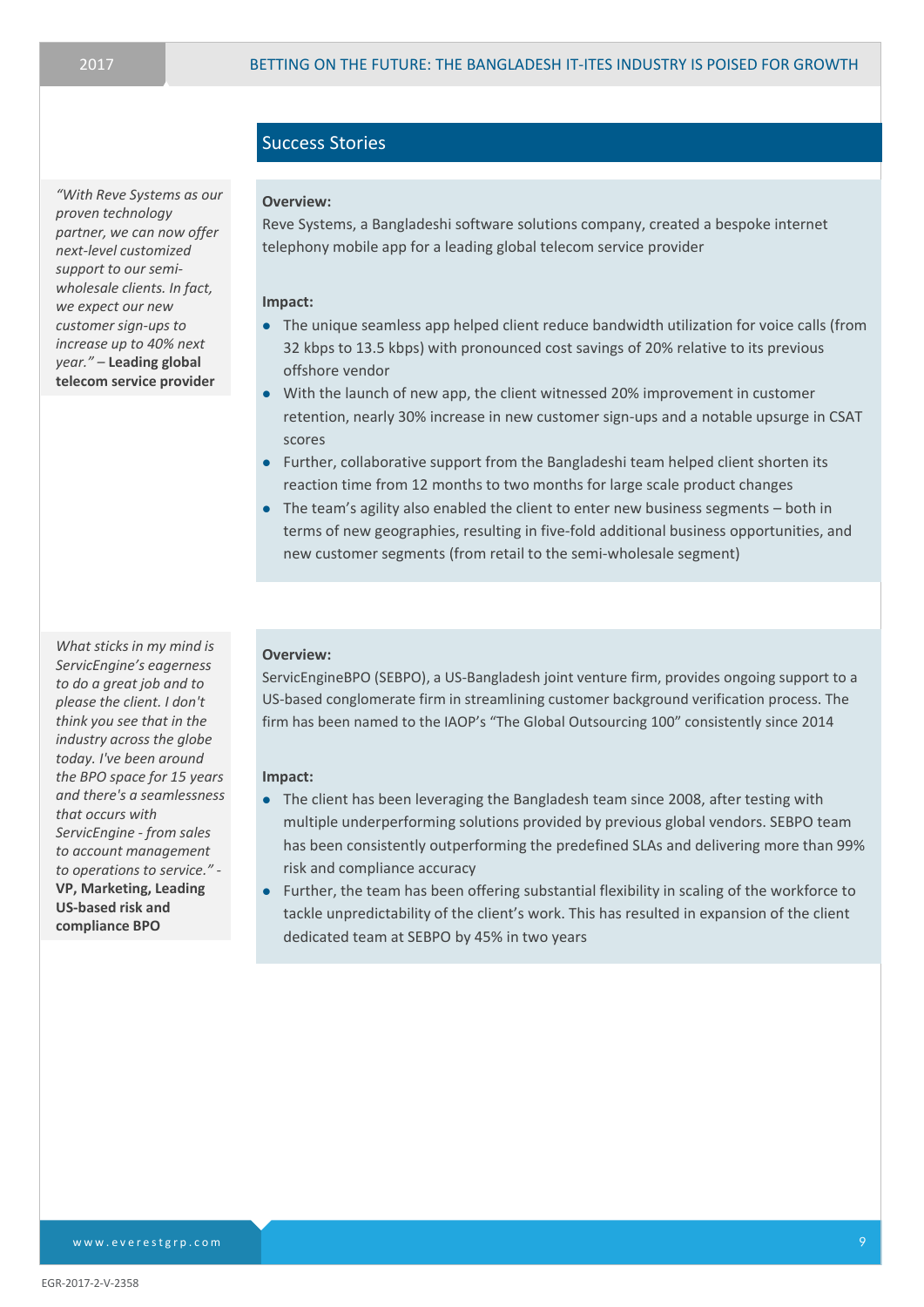*"We indeed feel privileged that our client continues to trust us with its largest global activation projects." –* **Managing Director, GraphicPeople**

**Overview:** 

GraphicPeople, a Denmark-Bangladesh joint venture firm, has been providing support to a US-based technology giant for production of its business catalogues since the past 10 years

#### **Impact:**

- The Bangladesh team acts as the client's centralized EMEA operations hub, operating in multiple shifts to provide 24/7 coverage. They produce 336 units of 24-page client's business catalogues in 14 languages for 12 countries every month
- In addition to reaping significant cost savings and improved centralized quality control, the client has been able to achieve 30-33% reduction in time-to-market along with 25% increase in productivity

#### **Overview:**

DataSoft Systems, a Bangladesh-based CMMI level 5 software firm, has been assisting about 100 clients across seven countries in Southeast Asia and Africa with its predictive analytics-based microfinance management solution

#### **Impact:**

- The locally-developed solution's multi-layer security checking has enabled clients to identify potential defaulters with more than 80% accuracy, which is significantly higher relative to others available solutions in the market
- Further, post implementing the solution, clients have been able to achieve up to 70% reduction in operational costs along with 50% increase in HR management efficiency

#### **Overview:**

SouthTech, a Bangladeshi CMMI level 5 player, assisted a leading US-based pharmaceutical firm to identify duplicate and dishonest volunteers for clinical drug trials

#### **Impact:**

- The Bangladeshi company developed a robust transparent solution, first of its kind, which could authenticate previously unverifiable trial eligibility within five minutes. This helped client break-even and reap profits in a convincingly lower time-frame of 12 months and save multi-million dollars
- As compared to the client's previous offshore vendor, Southtech offered significantly higher cost savings with better Standard Operating Procedures (SOPs) and Project Management Practices (PMPs)

*"Our product has brought a revolutionary change to day-to-day operations of microfinance sector. Our expert team conducts a deep-dive demand-supply analysis to localize the product for different countries, and ensuring compliance with local credit authorities at the same time." –* **COO, DataSoft Systems**

*"Southtech stands out in its professionalism and experience and has became the offshore vendor of choice. They provide us much better service at a much lower cost." –* **Director***,* **Leading US-based pharmaceutical firm**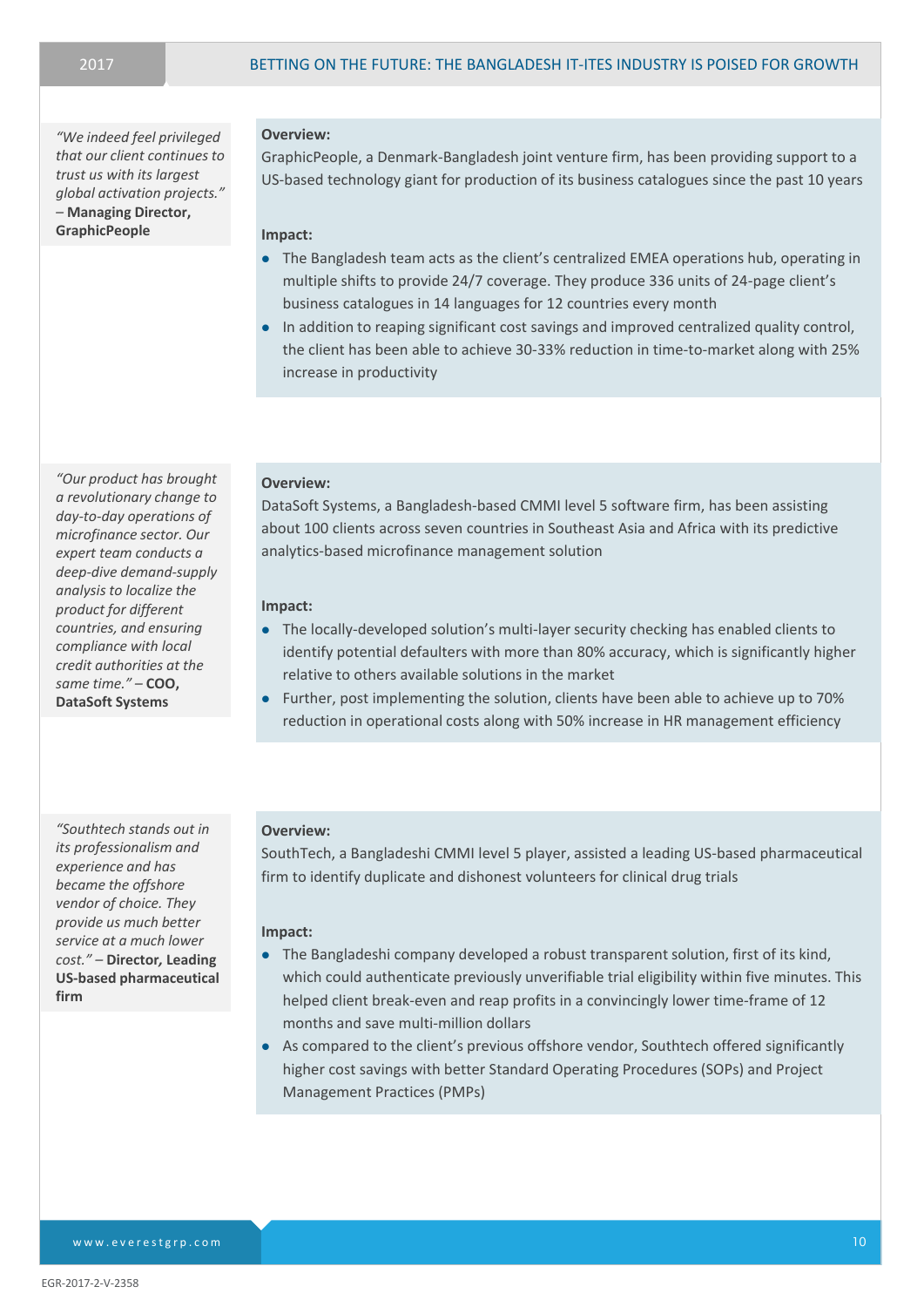*"While we were initially apprehensive about the location, our operations have never been affected in the past five years. No downtime at all!" –* **U.S. based client of a Bangladesh service provider**

*"Even if a new company wants to set-up a 500-FTE center supporting Artificial Intelligence technology, the government will sponsor the entire training program." –* **LICT Project Head, Bangladesh Computer Council**

*"You can easily scale up to 200-400 FTEs at the base level in Bangladesh, however, finding 1,000 'right' FTEs for your organization might be challenging."* – **Director, Bangladesh IT-ITeS Player**

# Some Challenges Will Need to be Considered

# **Limited availability of world-class IT-ITeS Infrastructure. Situation expected to improve in two to three years after completion of high-tech park projects**

Access to well-developed infrastructure facilities and uninterrupted power supply remains one of the key concerns for Bangladesh. Although the situation has improved significantly in the last five years, companies usually set up in-house back-ups for electricity and create multiple redundancy arrangements for Internet connectivity. Infrastructure issues are likely to further reduce, given ongoing government efforts and plans to develop high-tech parks. Currently, Bangladesh has one operational high-tech park in Dhaka, and two parks are nearing completion in Jessore and Kaliakoir, and 20 more facilities are planned across the country. These facilities are expected to offer cost-effective uninterrupted supply of power and Internet, and government support for sourcing talent. Most of the upcoming high-tech parks are expected to be operational by 2019-2020, also resolving the temporary shortage of Grade-A office space.

# **Talent needs to be trained given scalability concerns, government offering up to 100% reimbursement for training programs**

As the IT-ITeS sector in Bangladesh is growing rapidly, there is a shortage of ready-trained talent. Most of the companies plateau around 300-400 FTE scale and leverage the freelancer pool to handle overflow volumes. To build this pool internally, companies usually invest in training programs, especially for next-generation digital skills. The government is actively supporting companies in training initiatives and incentives for full reimbursement of training programs (both customized as well as standard programs) are readily available.

Further, nascent market conditions are likely to be challenging in terms of availability of middle-level management, experienced resources, and presence of ancillary services (e.g., recruiters and training providers); companies may need to relocate managerial staff from other offshore locations such as India to Bangladesh during initial years of operation.

### **Intellectual Property (IP) and data privacy issues**

The legal and regulatory environment in Bangladesh is currently less favorable for IT-ITeS market as compared with that in offshoring giants such as India and the Philippines. Bangladesh is at rank 129 out of 138 countries on WEF's IP protection index. While the country is well-protected by virtue of the Information & Communication Technology Act 2006, potential exists to tighten the IP protection regime. This is likely to get resolved through upcoming legislation, which has become increasingly important in light of the "Digital Bangladesh" initiatives.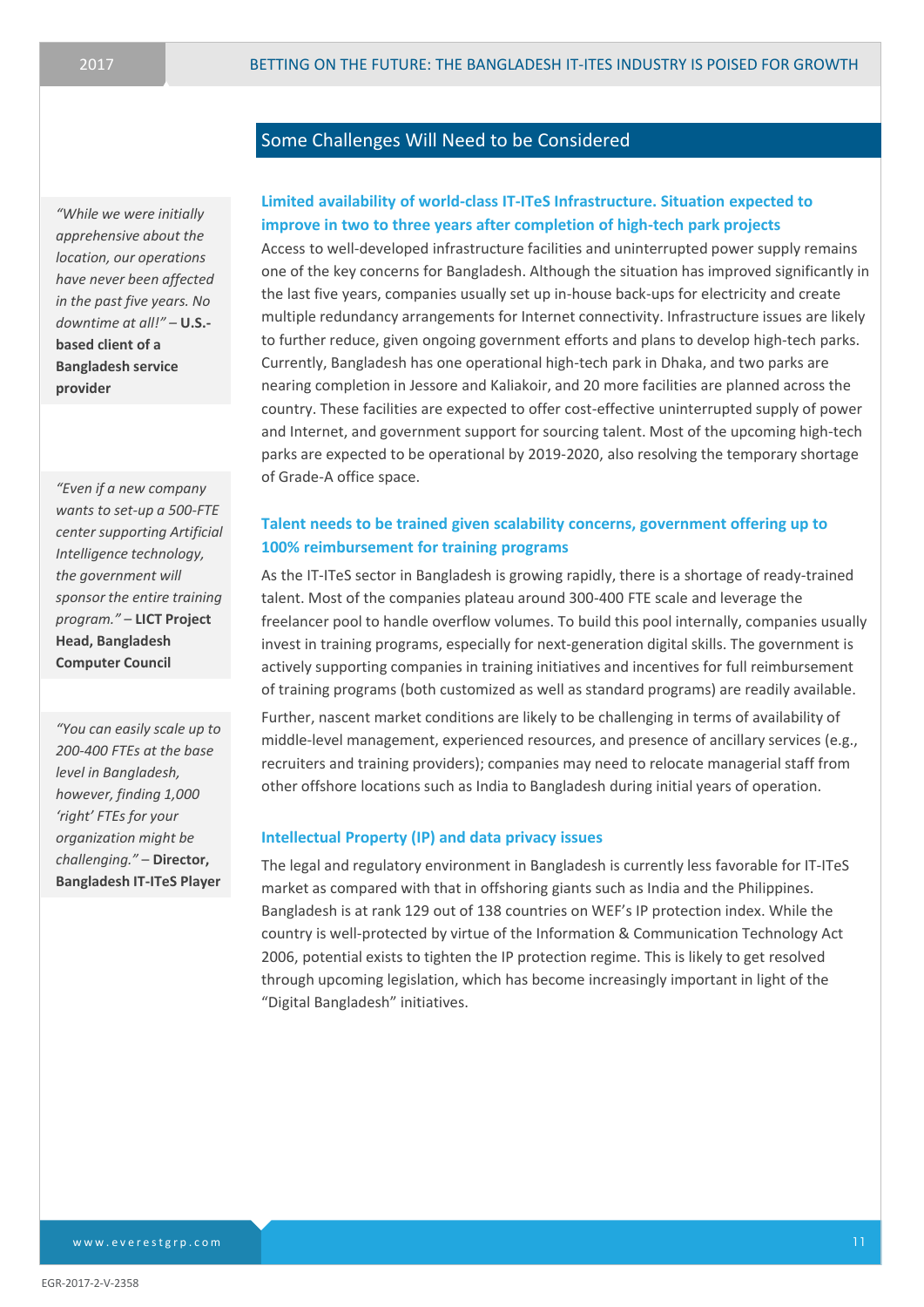# Moving Forward, Bangladesh has the Potential to Play Multiple Roles in the Service Delivery Portfolios of Global Companies

Companies evaluating Bangladesh as a service delivery location can leverage its large domestic market potential, lower cost of operations, and large talent pool in many ways:

#### EXHIBIT 7

Roles that Bangladesh can play

Source: Everest Group (2017)

#### **Hub for regional and domestic market delivery**

- The domestic market is poised for remarkable growth, given aggressive IT spending by government and private sector further pushing the case for Bangladesh as a mid-sized hub
- By virtue of offering a skilled IT workforce, Bangladesh is likely to solidify its position as a hub for service delivery to Asian companies in a nearshore construct

# **Key roles that Bangladesh can play in service delivery portfolios of global companies**

## **Low-cost spoke complementing existing India/Philippines service portfolio**

- With 16-20% cost savings over offshoring giants such as India and the Philippines, Bangladesh presents a great opportunity for companies with an existing delivery hub in Asian locations to set up a spoke
- The spoke, in addition to complementing skills and processes, may also be used to mitigate business continuity risks

#### **CoE for microfinance, Islamic banking, and graphic design**

- Bangladesh, the birthplace of the global microcredit movement, is ideal to play the distinctive role of a Center of Excellence (CoE) for microfinance and Islamic banking operations globally
- Several instances of existing players successfully hosting centralized microfinance and graphic designing operations

#### **Partner with specialist third-party vendors**

- Bangladesh offers an attractive opportunity for large global providers and enterprises to partner with domestic specialists for niche service offerings, especially those related to emerging technologies such as IoT, big data analytics, and Virtual Reality / Augmented Reality
- Multiple instances of leading global companies such as WPP and NTT Data collaborating with local specialists to avail this opportunity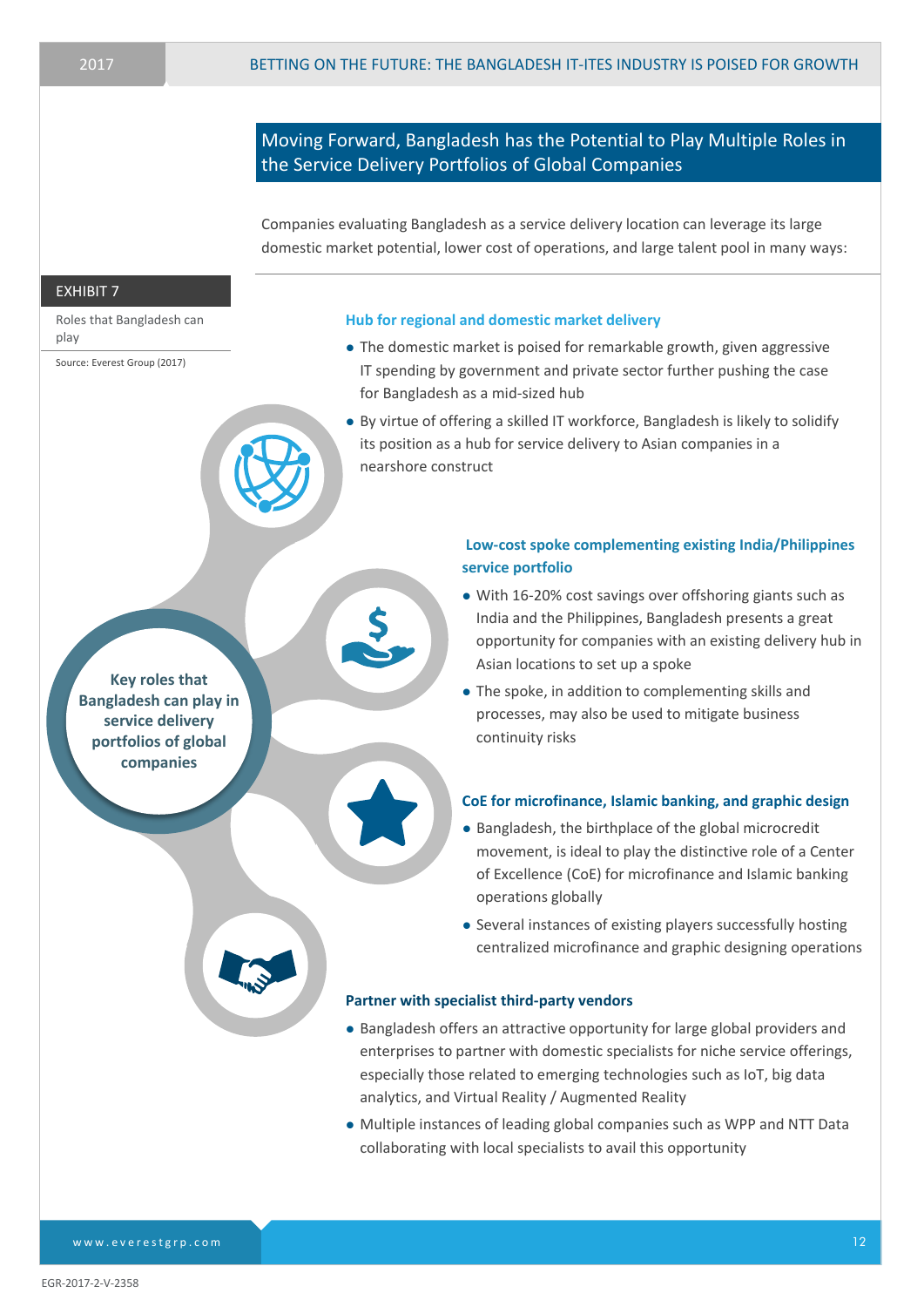# **Conclusion**

Bangladesh offers a compelling blend of quality talent at low costs with a risk profile much lower than commonly perceived. The proposition is further accentuated with pragmatic government support to boost foreign investments. Bangladesh has positioned itself as a strong contender for companies appraising locations for the next wave of cost arbitrage. There are certain challenges regarding infrastructure, talent scalability, and data protection; however, the government and industry have adopted bold measures to assuage their impact and create a harmonious ecosystem for the growth of the IT-ITeS sector. It is important for companies considering Bangladesh to understand the nature of risks that exist, and how they compare with other peer emerging locations, in order to make an informed decision based on the ability to manage or mitigate such risks.